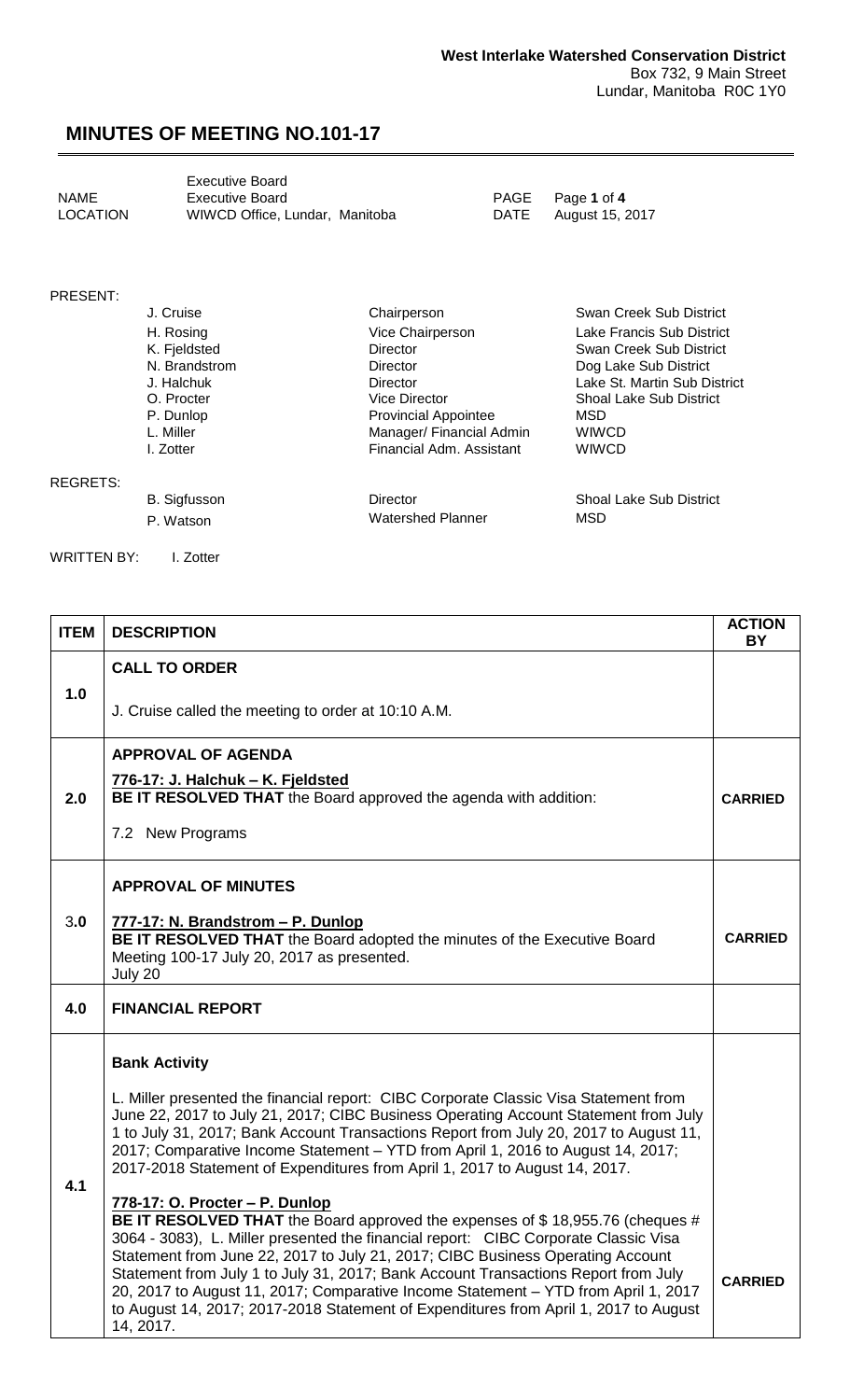<span id="page-1-0"></span>

| <b>NAME</b><br>LOCATION | <b>Executive Board</b><br><b>Executive Board</b><br>PAGE<br>Page 2 of 4<br>August 15, 2017<br>WIWCD Office, Lundar, Manitoba<br>DATE                                                                                                                                                                                                                                                                                                                                                                                                                                                                                                                                                                                                                                                                             |                |
|-------------------------|------------------------------------------------------------------------------------------------------------------------------------------------------------------------------------------------------------------------------------------------------------------------------------------------------------------------------------------------------------------------------------------------------------------------------------------------------------------------------------------------------------------------------------------------------------------------------------------------------------------------------------------------------------------------------------------------------------------------------------------------------------------------------------------------------------------|----------------|
| 5.0                     | <b>SUB DISTRICT RECOMMENDATIONS</b><br>Staff contacted members to set up dates for the Sub District Meetings. Not all<br>responses received yet.<br>Tentatively the dates are:<br>Lake Francis and Shoal Lake Sub District Meetings - September 11, 2017 at 7:00 P.M.,<br>at the RM Office in St. Laurent;<br>Lake St. Martin and Dog Lake Sub District Meetings - September 13, 2007 at 7:00 P.M.<br>at the RM Office in Ashern.<br>Swan Creek Sub District Meeting – September 14, 2017 at 10:00 A.M. at the WIWCD<br>Office in Lundar.                                                                                                                                                                                                                                                                        |                |
| 6.0                     | <b>OLD BUSINESS</b>                                                                                                                                                                                                                                                                                                                                                                                                                                                                                                                                                                                                                                                                                                                                                                                              |                |
| 6.1                     | Integrated Watershed Management plan (IWMP)<br>The Project Management Team (PMT) meeting took place on August 14, 2017. Draft<br>was presented to the PMT. Throughout the discussion Team made suggestions,<br>comments and recommendations, which will be incorporated into the next Draft. Copy<br>will be sent to PMT members for a review.                                                                                                                                                                                                                                                                                                                                                                                                                                                                   |                |
| 6.2                     | <b>Winter Watering System Applications</b><br>Two pending projects from 2016-2017 fiscal year are completed, bills to be sent by<br>applicant.<br>779-17: P. Dunlop - J. Halchuk<br>BE IT RESOLVED THAT the Board approved F. Hueging and E. Sigurdson<br>applications for the Off Site Winter Watering System Program.                                                                                                                                                                                                                                                                                                                                                                                                                                                                                          | <b>CARRIED</b> |
| 6.3                     | <b>Copier</b><br>Tabled to the next Executive Meeting                                                                                                                                                                                                                                                                                                                                                                                                                                                                                                                                                                                                                                                                                                                                                            |                |
| 6.4                     | <b>Advertisement</b><br>The snowmobile Club is trying to establish trails from Lundar leading to Oak Point,<br>Narciss and Eriksdale. They are building kiosk sign which will be located on the trails<br>near Lundar and offering to advertise the names of companies / businesses that made a<br>donation towards snowmobile club. The advertisement area will be approximately 8"X6"<br>at the cost of \$200.00.<br>The Board discussed the proposal and decided place an advertisement on the sign. The<br>board suggested to ensure a message: "Respect private property and nature areas" will<br>be displayed on the sign.<br>780-17: N. Brandstrom - O. Procter<br>BE IT RESOLVED THAT the Board approved to place advertisement on the kiosk signs<br>on the trails near Lundar at the cost of \$200.00 | <b>CARRIED</b> |
| 6.5                     | <b>Hatchery Drain</b><br>Tabled to the next Executive meeting                                                                                                                                                                                                                                                                                                                                                                                                                                                                                                                                                                                                                                                                                                                                                    |                |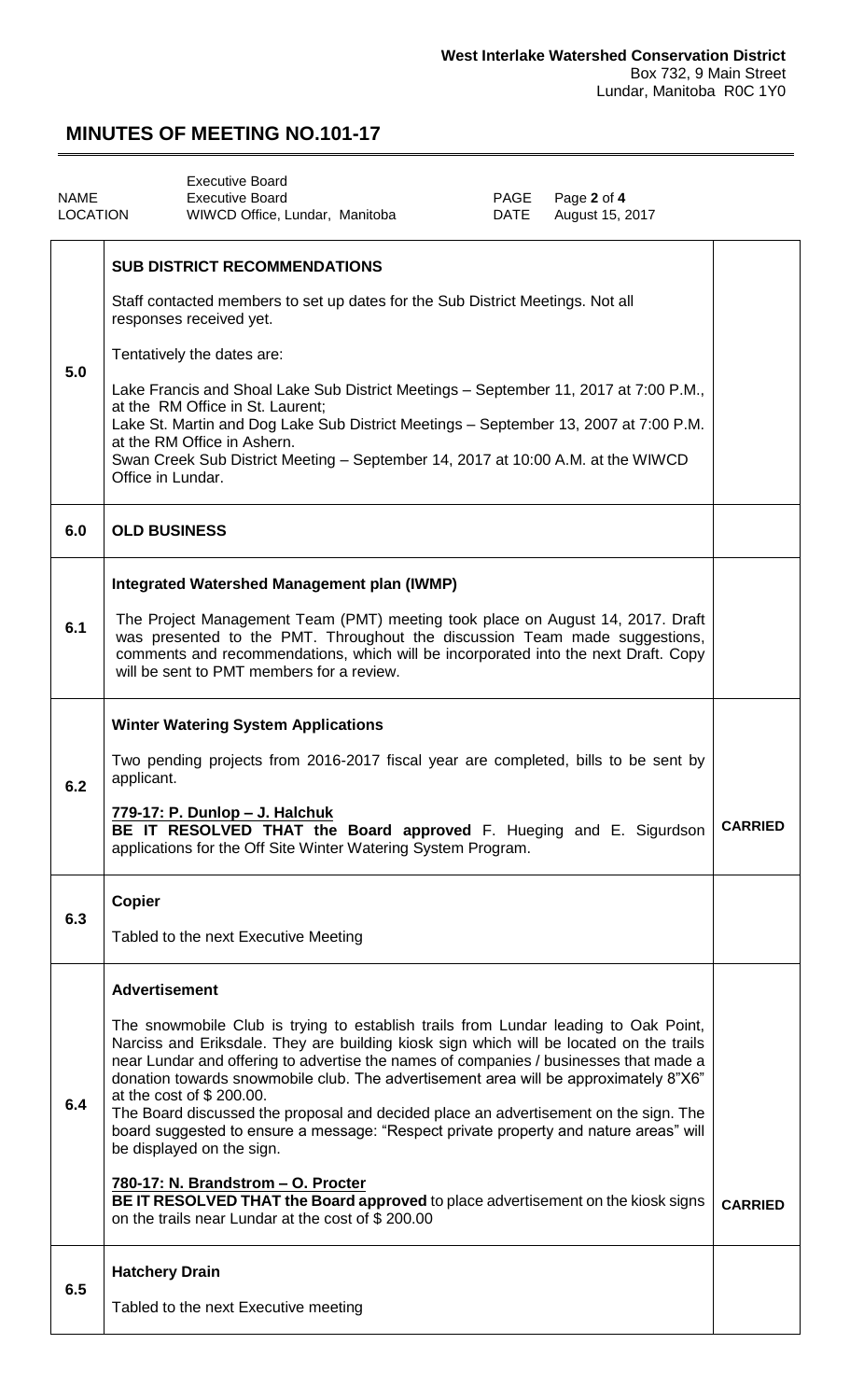<span id="page-2-0"></span>

| <b>NAME</b><br><b>LOCATION</b> | <b>Executive Board</b><br><b>Executive Board</b><br>PAGE<br>Page 3 of 4<br><b>DATE</b><br>August 15, 2017<br>WIWCD Office, Lundar, Manitoba                                                                                                                             |  |
|--------------------------------|-------------------------------------------------------------------------------------------------------------------------------------------------------------------------------------------------------------------------------------------------------------------------|--|
| 6.6                            | <b>Office Chairs</b><br>Ten chairs were donated to Pauline Johnson Library in Lundar. The WIWCD received a<br>receipt of donation.                                                                                                                                      |  |
| 6.7                            | <b>Well Sealing</b><br>The WIWCD received applications to seal flowing wells. The cost to seal those wells<br>exceeded \$1000.00, landowner declined to cover the above cost. Provincial<br>representative will contact the landowner regarding these wells.            |  |
| 6.8                            | <b>Spawning Shoals</b><br>Letter from the RM of Woodlands has not been received yet.<br>Tabled to the next Executive meeting                                                                                                                                            |  |
| 6.9                            | <b>Riparian Management Application</b><br>One of the approved projects in the progress, one has not been started yet.                                                                                                                                                   |  |
| 7.0                            | <b>NEW BUSINESS</b>                                                                                                                                                                                                                                                     |  |
| 7.1                            | <b>MCDA Tour 2017</b><br>The WIWCD was proposed to host an MCDA Tour in 2016 and 2017. Both tours were<br>cancelled due to various reasons. The Board would like to postpone the Tour for another<br>few years.                                                         |  |
| 7.2                            | <b>New Programs</b><br>L. Miller brought forward the suggestion to develop Fuel Tank Replacement Program,<br>where the WIWCD can provide financial assistance to landowners with purchase and<br>installation of a new Fuel Tank. The Board requested more information. |  |
| 8.0                            | <b>REPORTS</b>                                                                                                                                                                                                                                                          |  |
| 8.1                            | Chairperson<br>N/A                                                                                                                                                                                                                                                      |  |
| 8.2                            | <b>MCDA Rep Report</b><br>N/A                                                                                                                                                                                                                                           |  |
| 8.3                            | <b>Manager Report</b><br>Manager updated the Board on the current activities of the West Interlake Watershed<br><b>Conservation District.</b>                                                                                                                           |  |